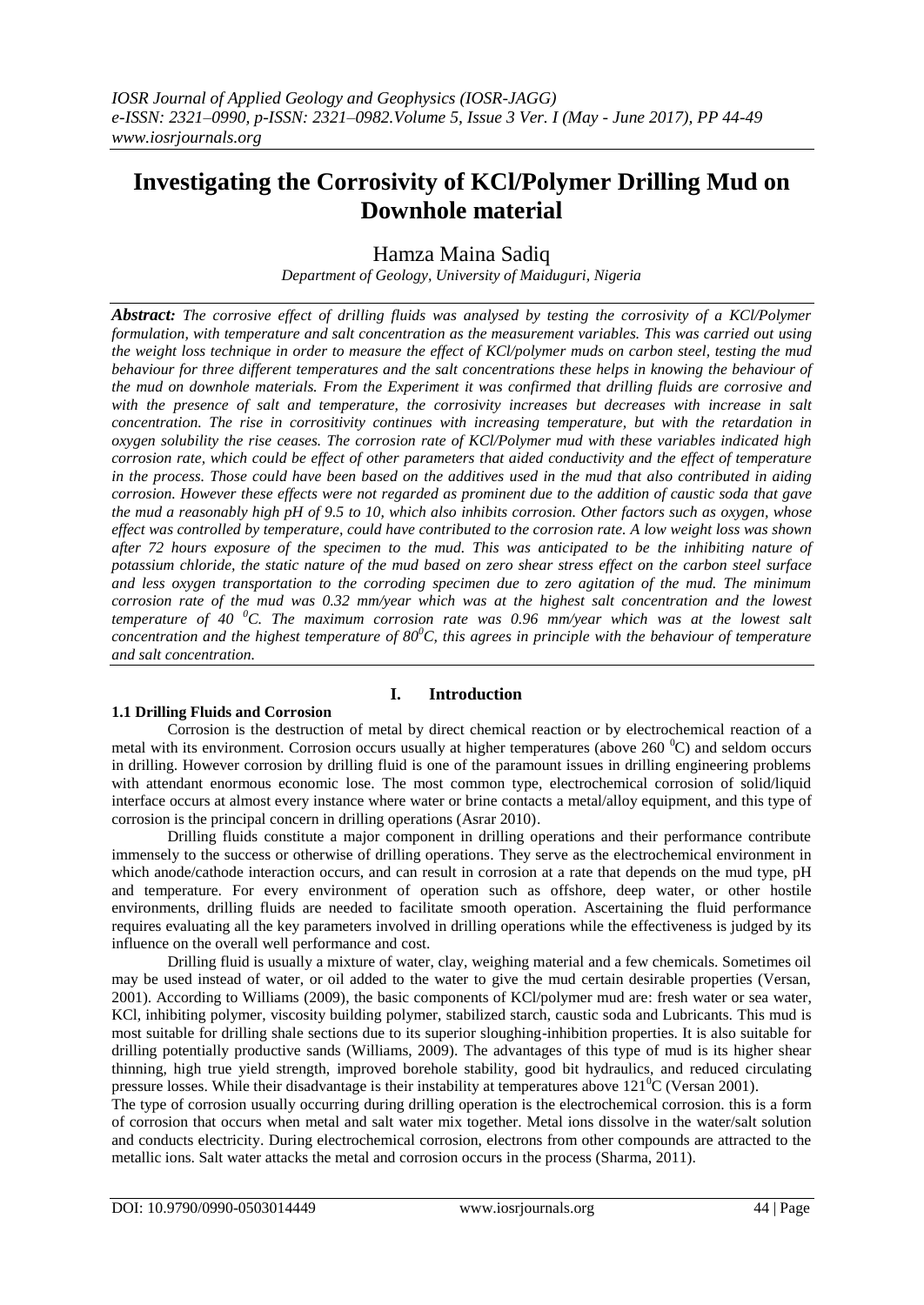According to Almisned (2008) the corrosion rate caused by drilling muds depends on many parameters, including mud type, its pH (Hydrogen ion concentration), temperature, drilling duration, and technique involved. Several factors affect the rate at which corrosion proceeds, however, most of the factors are interrelated and impose a compound effect on the corrosion rate of the drilling fluids. According to Baker Hughes (2006) the basic relations include; temperature, pressure, pH and dissolved salts. The corrosivity of KCl/Polymer mud on drill metals is however not fully analysed. This paper investigated the corrosion by KCl/Polymer mud during drilling process when the mud is in static condition (while drilling is suspended for a time); it also investigated the level of the corrosion on downhole materials i.e. the casing and drillstring.

## **II. Materials And Method**

To build up a water-based KCl/polymer mud; Brine, Prehydrated bentonite, Potassium Chloride, PAC R, PAC UL, Xanthan Gum, Caustic Soda, carboxymethyl cellulose (CMC) and barite, was mixed as a base mud. NaCl was used to increase the salinity of the water in the mud to see the effect of its increase. Composition for the base mud can be seen in Table 1:

| <b>Table 1.</b> Base Mud Porthuidhoff                                     |       |               |          |      |               |              |        |            |
|---------------------------------------------------------------------------|-------|---------------|----------|------|---------------|--------------|--------|------------|
| <b>Component</b>                                                          | Water | Prehydrated   | Laustic  | PAC  | <b>PAC UL</b> | Xantham Gum  | Barite | <b>KCl</b> |
|                                                                           | (ml)  | bentonite (g) | soda (g) | R(g) | (g)           | $\mathbf{g}$ | (g     | (g         |
| <b>Mass or Volume</b>                                                     | 350   |               | U.S      |      |               | 0.2          | 10     | 90         |
| $\mathbb{R}$ . $\alpha$ $\mathbb{R}$ . $\alpha$ $\mathbb{R}$ $\mathbb{R}$ |       | $\cdots$      |          |      |               |              |        |            |

|  | <b>Table 1.</b> Base Mud Formulation |  |
|--|--------------------------------------|--|
|--|--------------------------------------|--|

Key: PAC R, PAC UL: polyaniomic cellulose.

#### **2.2 Mixing and Ageing**

**2.1 Mud Formulation** 

Before mixing the fluid, additives are weighed using A Kern EW-6200-2NM electronic balance (Figure 1) which can measure in grams. After weighing the additives A Hamilton Beach Standard mixer (Figure 2) is used to mix the drilling fluid. The specified salt amounts in grams are mixed into 350ml of water containing prehydrated bentonite in the cup of the mixer; the ingredients are then added into the water in order listed in table 1, with a control mixing time of 2 minutes for each additive.

After adding the additives, the mud is mixed in The Hamilton Beach Standard mixer for 30 minutes, After 25 minutes the pH was measured, using a pH meter and universal pH paper (phydrion) simultaneously the pH was maintained at 9.5-10 and the mixing was continued for the remaining 5 minutes. The mud was transferred into a jar and sealed; it was allowed to stand for 16 hours at room temperature in order for it to age. Same procedure is conducted for three separate formulations having different salt concentrations of 10.5g, 35g, and 52.5g respectively in solution of 350ml water.



**Figure 1** Kern EW- Electronic Balance



**Figure 2. Hamilton Beach Standard mixer**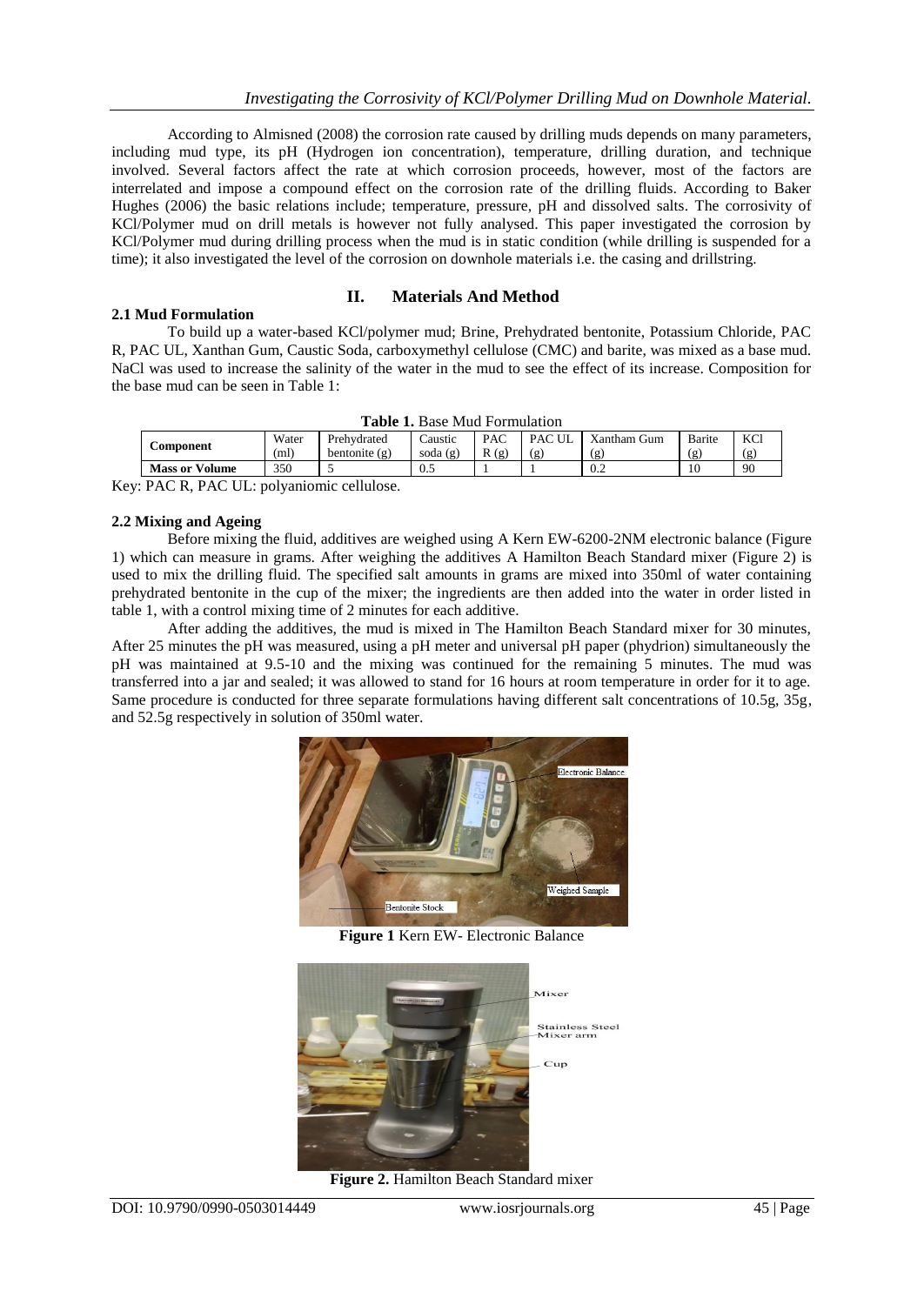## **2.3 Description of Specimen Used**

A 1.2×7cm rectangular Alloy 1018 was used in the study, it was specially selected due to its remarkable physicochemical properties (Table 2) that suits it as drilling equipment and ease of machining.

| TUTO MINU (TOW-CALDON) Steel |                                |                |  |
|------------------------------|--------------------------------|----------------|--|
|                              | Ultimate Tensile Strength, psi | 63,800         |  |
| <b>Minimum Properties</b>    | Yield Strength, psi            | 53,700         |  |
|                              | Elongation                     | 15.0%          |  |
|                              | <b>Rockwell Hardness</b>       | <b>B71</b>     |  |
|                              | Iron (Fe)                      | 98.81 - 99.26% |  |
|                              | Carbon $(C)$                   | 0.18%          |  |
| <b>Chemistry</b>             | Manganese (Mn)                 | $0.6 - 0.9\%$  |  |
|                              | Phosphorus (P)                 | $0.04\%$ max   |  |
|                              | Sulphur $(S)$                  | $0.05\%$ max   |  |
| <b>Dimension</b>             | $1.2 \times 1 \times 7$ cm     |                |  |

|  | Table 2. AISI/SAE 1018 Steel Specification 1018 Mild (Low-Carbon) Steel |  |
|--|-------------------------------------------------------------------------|--|
|  |                                                                         |  |

Source: AISI-SAE Standard Lists 2008

#### **2.4 Experimental Procedure**

Prior to use the specimen the following preparation was made: The specimens were washed with tap water using different emery paper grades and were again washed with tap water followed by distilled water. They were dried with clean tissue paper, immersed in ethanol, and dried with clean tissues paper, and then they were immersed in acetone, and dried with clean tissue paper. They were then left to dry for one hour before weighted and used.

The experiments were conducted over a period of nine days with each experiment taking three days (period the specimen was in the mud). For weight loss measurement, the metal samples were immersed in 100 ml of KCl/Polymer water base drilling mud at different salt concentrations (35g/350ml, 52.5 g/350ml, 70 g/350ml), and different temperatures (40 °C, 60 °C and 80 °C) in a Carbolite furnace in such manner that part of the specimen  $(19.24 \text{cm}^2)$  was exposed in the test solution for 3 days each (72 hours) with a pre-weighed 1018 alloy (Carbon Steel) specimen in the solution. After each of such exposure the Carbon Steel specimen was cleaned washed with running tap water, removing the corrosion product, followed by distilled water, dried with clean tissue paper and degreased with acetone, and dried for one hour before weighted, the weight loss was determined by reweighing the specimen using the Kern electronic balance, and weight loses were computed as shown on table 3.Plate 1 shows the specimens after exposure.

#### **2.5 Theoretical Analysis**

 The average weight loss of the carbon steel specimen, when statically exposed to drilling muds, was determined using the following equation to calculate the corrosion rate:

$$
CR = \frac{87.6 \times 10^{4} \text{ w}}{\rho \text{At}}
$$
(1.0)  
Using the equation (1.0) the corrosion rate for 35gm NaCl concentration was calculated as follows;  

$$
\frac{w = \text{weight loss (gm)}}{0.07 \text{ gm}}
$$
(1.0)  
7.86g/cm<sup>2</sup>  
19.24 cm<sup>2</sup>  
19.24 cm<sup>2</sup>  
19.24 cm<sup>2</sup>  
19.24 cm<sup>2</sup>  
19.25 cm<sup>2</sup>  
19.26 cm<sup>2</sup>  
19.24 cm<sup>2</sup>  
19.24 cm<sup>2</sup>  
19.24 cm<sup>2</sup>

The same calculation method was used for weight loss when 52.5g and 70g NaCl were added to the Mud.

# **III. Discussion Of Results**

#### **3.1Temperature effect on Mud Formulation**

The KCl/Polymer mud corrosion rate increased as the temperature rises from  $40^{\circ}$ C to  $60^{\circ}$ C, However from  $60^{\circ}$ C to  $80^{\circ}$ C it was noted that the corrosion rate started decreasing as shown in figure 3, this is because with an increase of temperature up to  $60^{\circ}$ C corrosion rate increases and above temperatures of  $60^{\circ}$ C protective carbonate layers were observed which retards the corrosion rate. (Vuppu and Jepson, 1994). It has been shown that for salt water only, the corrosion rate increases with temperature up to approximately  $60-70^{\circ}$ C and then decreases. For many materials such as steels where the oxygen content of the water directly affects the corrosion rate, the effect of temperature is minimal as in situations where the corrosion rate would be increased by increased temperature, the solubility of oxygen is decreased with increasing temperatures and the two effects counteract each other. Steels and copper alloys are particularly insensitive to temperature effects in normal saltwater immersion (Borgmann, 1937). This can also be true as the difference in the rate of corrosion as the temperature rises in the experiment is not large and that can be related to reduced oxygen solubility. For most chemical reactions, the reaction rate increases with increasing temperature, temperature affects the corrosion rate of metals in electrolytes primarily through its effect on factors which control the diffusion rate of oxygen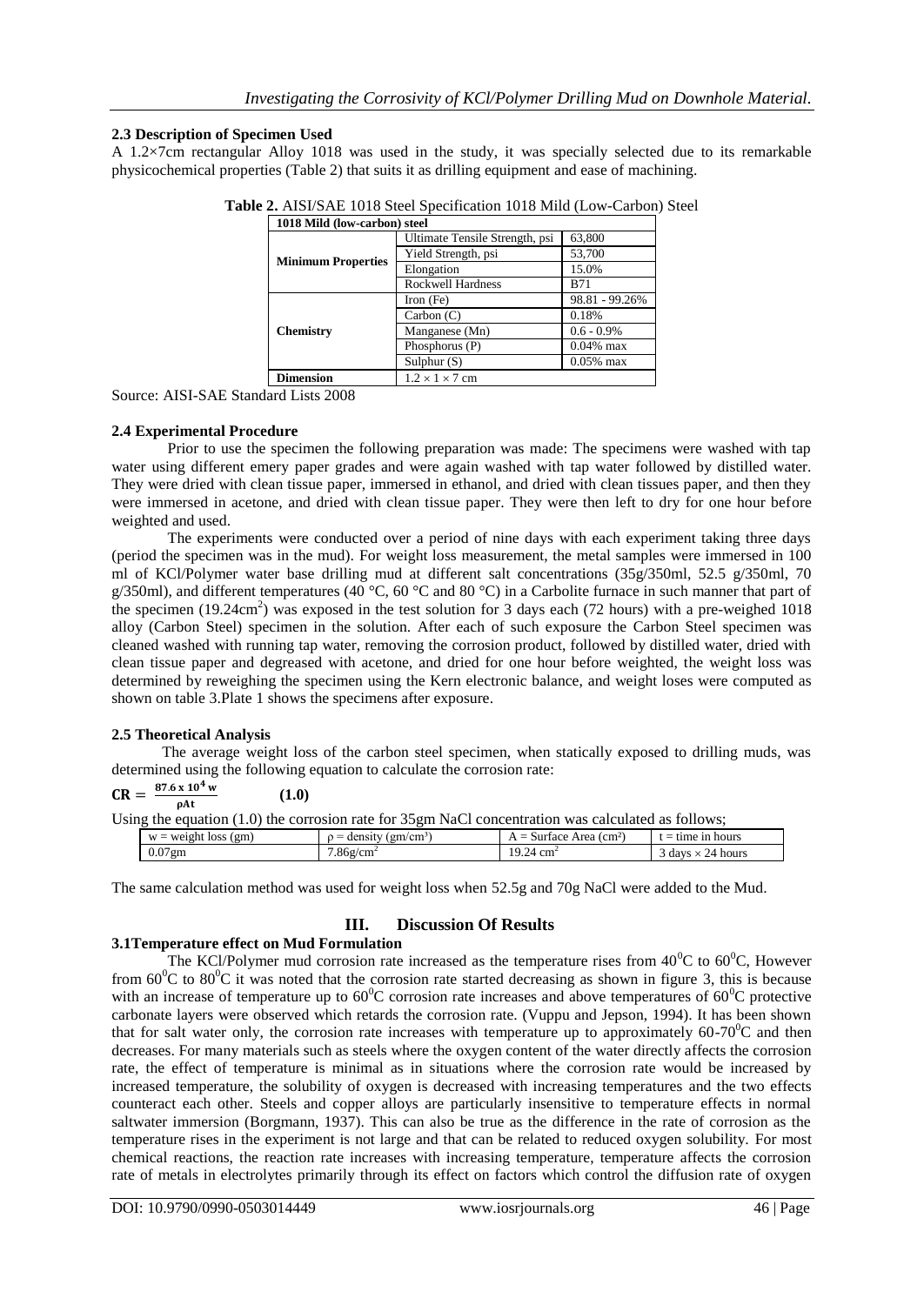(Gerassimov et al, 1956). The corrosion of iron and steel is an example of this because temperature affects the corrosion rate by virtue of its effect on the oxygen solubility and oxygen diffusion coefficient. As temperature increases the diffusion coefficient of oxygen also increases which tends to increase the corrosion rate. However as temperature is increased oxygen solubility in aqueous solutions decreases until at the boiling point all oxygen is removed; this factor tends to decrease the corrosion rate. The net effect for mild steel is that the corrosion rate approximately doubles for a temperature rise of  $30^{\circ}$ C up to a maximum temperature at about  $80^{\circ}$ C. It may not have doubled for this experiment as it showed negligible differences in most cases, and however this may be as the result of the inhibition by the mud system itself. The rate then falls off in an open system because the decrease in oxygen solubility becomes the most important factor. According to Speller (1958) in a closed system where oxygen cannot escape the corrosion rate continues to increase indefinitely with temperature until all the oxygen is consumed.

|         | <b>Tuble</b> 8: Weight 103363 of Curbon Bleef at three different temperature |                                |                       |                    |  |
|---------|------------------------------------------------------------------------------|--------------------------------|-----------------------|--------------------|--|
| Temp.   | <b>NaCl</b>                                                                  | Initial weight of carbon steel | Weight after exposure | <b>Weight loss</b> |  |
| $(^0C)$ | (g/350ml)                                                                    | (g)                            | (g)                   | (g)                |  |
| 40      | 35                                                                           | 63.80                          | 63.73                 | 0.06               |  |
| 40      | 52.5                                                                         | 63.80                          | 63.74                 | 0.07               |  |
| 40      | 70                                                                           | 63.80                          | 63.76                 | 0.04               |  |
| 60      | 35                                                                           | 64.93                          | 64.81                 | 0.11               |  |
| 60      | 52.5                                                                         | 64.13                          | 64.02                 | 0.12               |  |
| 60      | 70                                                                           | 64.68                          | 64.60                 | 0.08               |  |
| 80      | 35                                                                           | 64.42                          | 64.33                 | 0.08               |  |
| 80      | 52.5                                                                         | 64.34                          | 64.26                 | 0.09               |  |
| 80      | 70                                                                           | 63.02                          | 63.97                 | 0.05               |  |

**Table 3**. Weight losses of Carbon Steel at three different temperature

| <b>Table 4.</b> Computed corrosion rates of carbon steel at 40 $^0C$ , 60 $^0C$ , and 80 $^0C$ . |  |  |  |  |
|--------------------------------------------------------------------------------------------------|--|--|--|--|
|--------------------------------------------------------------------------------------------------|--|--|--|--|

| <b>Temperature</b><br>$({}^{\circ}C)$ | <b>NaCl</b><br>$(g/350 \text{ ml})$ | <b>Weight Loss</b> | <b>Surface</b><br>Area<br>$\rm (cm^2)$ | <b>Time</b><br>(hours) | Corrosion<br>Rate<br>(mm/year) |
|---------------------------------------|-------------------------------------|--------------------|----------------------------------------|------------------------|--------------------------------|
|                                       |                                     | (g)                |                                        |                        |                                |
| 40                                    | 35                                  | 0.06               | 19.24                                  | 72                     | 0.48                           |
| 40                                    | 52.5                                | 0.07               | 19.24                                  | 72                     | 0.56                           |
| 40                                    | 70                                  | 0.04               | 19.24                                  | 72                     | 0.32                           |
| 60                                    | 35                                  | 0.11               | 19.24                                  | 72                     | 0.88                           |
| 60                                    | 52.5                                | 0.12               | 19.24                                  | 72                     | 0.96                           |
| 60                                    | 70                                  | 0.08               | 19.24                                  | 72                     | 0.64                           |
| 80                                    | 35                                  | 0.08               | 19.24                                  | 72                     | 0.64                           |
| 80                                    | 52.5                                | 0.09               | 19.24                                  | 72                     | 0.72                           |
| 80                                    | 70                                  | 0.05               | 19.24                                  | 72                     | 0.40                           |

From the results obtained a graphical representation shows logarithmic trend of behaviour of weight loss of the carbon steel versus NaCl concentration as shown in Figure 2, 3 and 4 respectively.





Figure 2, Weight loss with salt concentration at 40°C

Figure 3. Weight loss with salt concentration at 60°C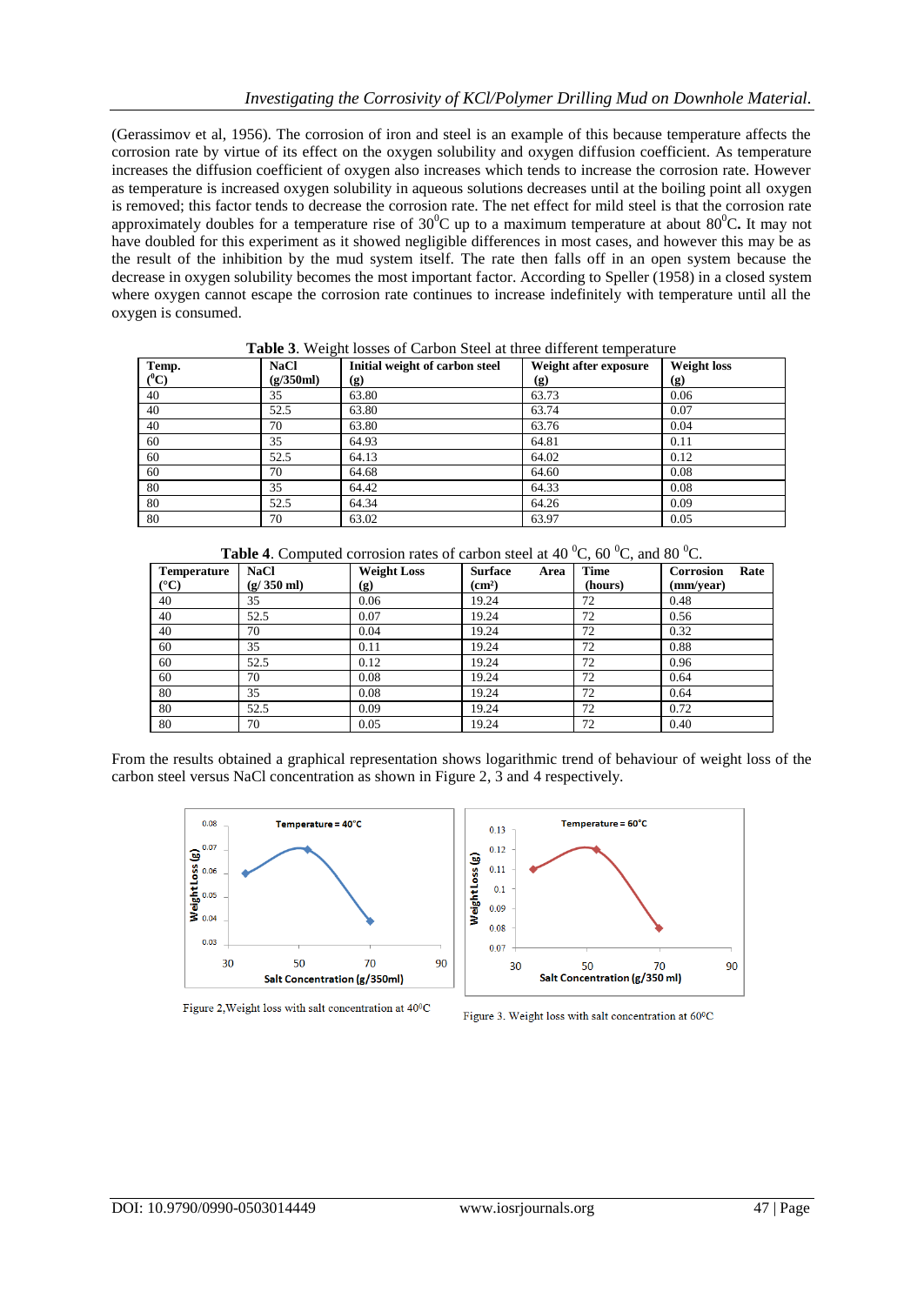

#### **3.2 NaCl effect on Mud Formulation**

It was observed that the corrosion rate initially increases and then decreases with increasing salt concentration. As salt concentration increases conductivity rises increasing the corrosion rate, increasing salt concentration however reduces oxygen solubility, thereby decreasing corrosion rate.

According to Versan 2002, generally, the corrosivity of waters containing dissolved salts increases with increasing salt concentration until a maximum is reached, and then the corrosivity decreases. This may be attributed to increased electro-conductivity because of the increased salt content, until the salt concentration is great enough to cause an appreciable decrease in the oxygen solubility, resulting in a decreased rate of depolarization. The dissolved salts may also decrease the protectivity of any corrosion products which form, and thus increase corrosion. This can also be related to this experiment as shown by the increase and subsequent decreasing rate of corrosion with increase in salt concentration as shown in Figures 3, and Table 5.

|                    | Tuble of minimum and maximum contourn rates of Formulated HCTI of Miler made |       |                                                        |                   |  |  |  |
|--------------------|------------------------------------------------------------------------------|-------|--------------------------------------------------------|-------------------|--|--|--|
| Salt concentration | Minimum<br>weight                                                            |       | Maximum weight loss   Minimum corrosion rate   Maximum | rate<br>corrosion |  |  |  |
| (g)                | loss(g)                                                                      | ( g ) | (mm/vear)                                              | (mm/year)         |  |  |  |
|                    | 0.06                                                                         |       | 0.482                                                  | 0.88              |  |  |  |
| 52.5               | 0.07                                                                         | 0.12  | 0.563                                                  | 0.96              |  |  |  |
| 70                 | 0.04                                                                         | 0.08  | 0.321                                                  | 0.64              |  |  |  |

**Table 5**. Minimum and Maximum Corrosion rates of Formulated KCl/Polymer Mud

From table 5 above it can be noted that minimum corrosion rate of the mud is 0.32 mm/year which is at the highest salt concentration and the lowest temperature  $(40^{\circ}C)$ , and the maximum corrosion rate is 0.96 mm/year which is at the lowest salt concentration and the highest temperature  $(80^{\circ}C)$  which agrees in principle with the behaviour of temperature and salt concentration. However in contradiction with its inhibitive nature and low weight loss recorded, these values indicate that the corrosion rate of the mud in mm/year when correlated with the corrosion rates reported by various authors in table 6 is relatively moderate to high. (Frolund, 2002).

| <b>Author</b>         | Corrosion rate (mm/year) | Report (as a result of corrosion) |  |
|-----------------------|--------------------------|-----------------------------------|--|
|                       | ${}_{0.006}$             | No damage expected                |  |
| Kenneth Clear (1989)  | $0.006 - 0.030$          | Damage after 10-15 years          |  |
|                       | 0.030-0.310              | Damage in 2-10 years              |  |
|                       | > 0.31                   | Damage in 2 years or less         |  |
|                       | ${}_{0.001}$             | Negligible                        |  |
|                       | $0.001 - 0.006$          | Low                               |  |
| Carmen Andrade (2000) | 0.006-0.012              | Moderate                          |  |
|                       | > 0.012                  | High                              |  |
|                       | < 0.006                  | Passive areas                     |  |
|                       | 0.006-0.023              | Negligible corrosion              |  |
| Thomas Frolund (2002) | 0.023-0.058              | Low corrosion                     |  |
|                       | 0.058-0.174              | Moderate corrosion                |  |
|                       | > 0.174                  | High corrosion                    |  |

**Table 6**. Corrosion Rate from Literature

# **IV. Conclusion**

From the experiment it is found that response of carbon steel to water based mud corrosion depends primarily on the increase in corrosion rate with increasing temperature and decrease in the rate of corrosion with increasing salt concentration. Both effects influence the dissolution of oxygen which decreases with increasing salt concentration due to increased conductivity, and keeps rising with temperature increase until it reaches a point when oxygen solubility ceases, at that point temperature ceases to effect corrosion.